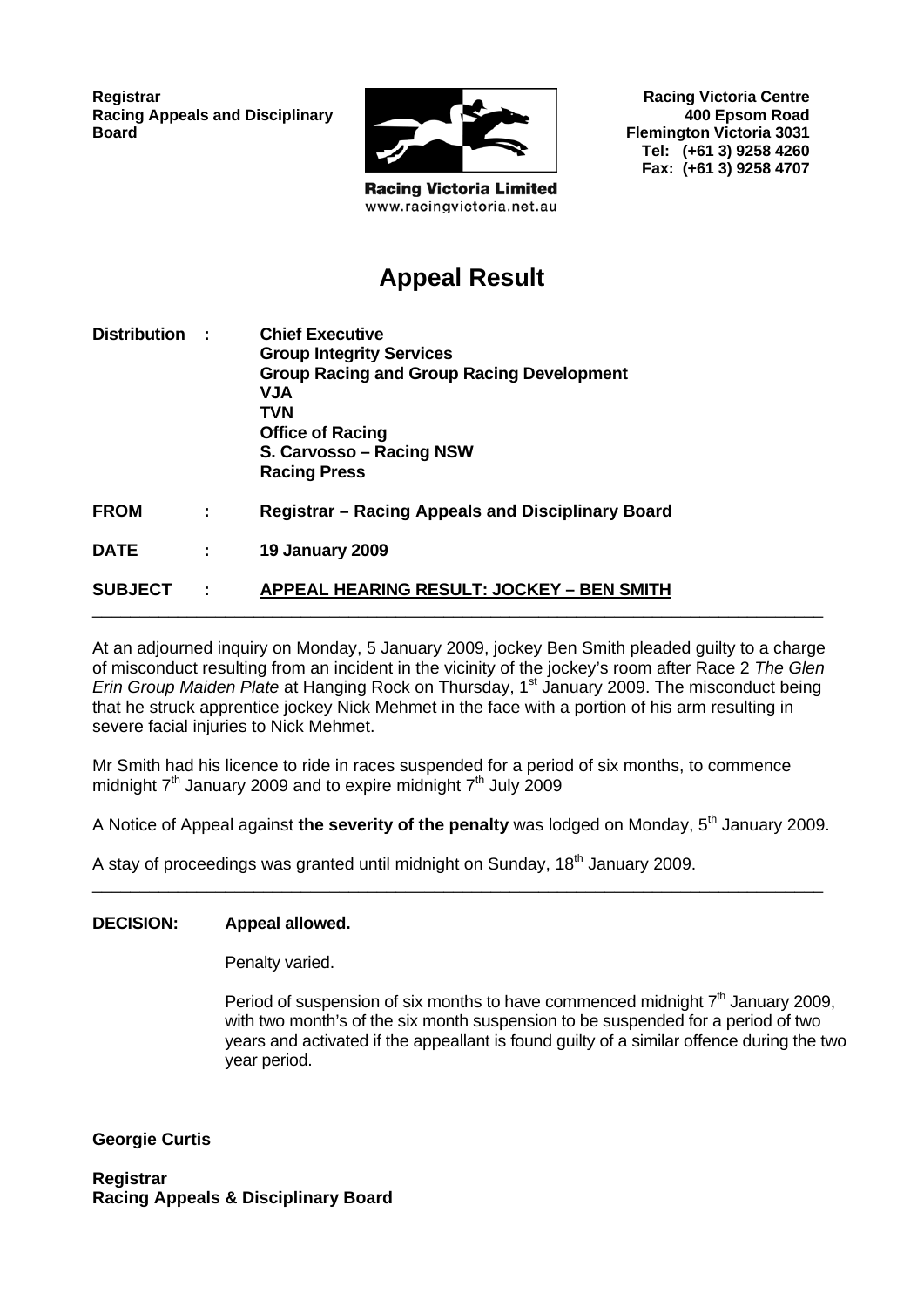# **TRANSCRIPT OF PROCEEDINGS**

#### **RACING APPEALS AND DISCIPLINARY BOARD**

\_\_\_\_\_\_\_\_\_\_\_\_\_\_\_\_\_\_\_\_\_\_\_\_\_\_\_\_\_\_\_\_\_\_\_\_\_\_\_\_\_\_\_\_\_\_\_\_\_\_\_\_\_\_\_\_\_\_\_\_\_\_\_

#### **HIS HONOUR JUDGE R.P.L. LEWIS, Chairman MR J. BORNSTEIN MR B. KNIGHTS**

### **EXTRACT OF PROCEEDINGS**

**DECISION**

**JOCKEY: BEN SMITH**

#### **MELBOURNE**

#### **MONDAY, 19 JANUARY 2009**

MR J. OGILVY appeared on behalf of the Stewards

MR R. INGLIS appeared on behalf of the Appellant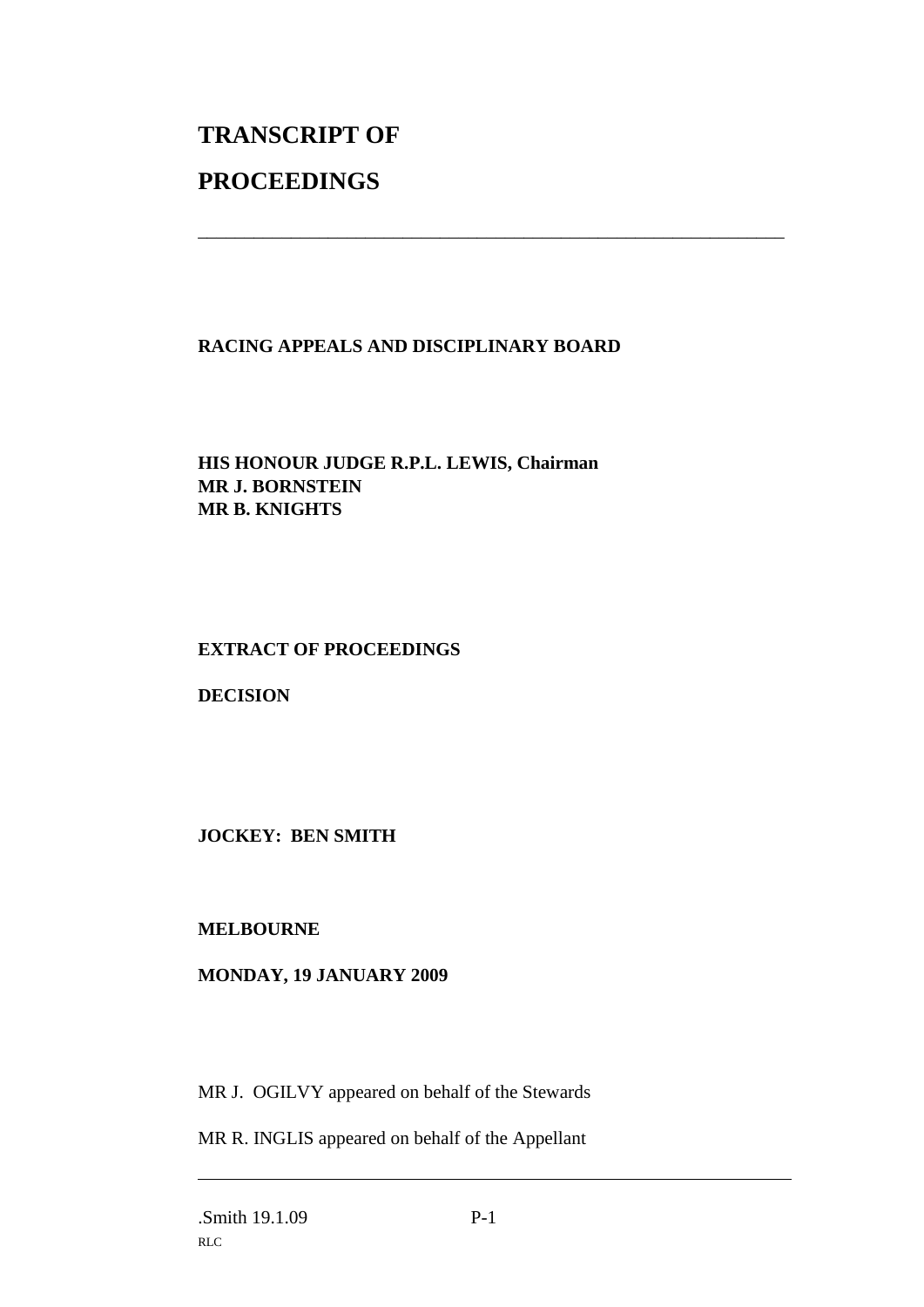CHAIRMAN: In this appeal, the question becomes what is the appropriate period of suspension, having regard to all the circumstances of the case. In the Board's opinion, the stewards were correct in arriving at a period of suspension of six months, based upon the information which was presented at the hearing and adjourned hearing.

On this appeal, evidence was presented relating to the personal circumstances of the appellant, in particular hardship which would occur should he be suspended for a period of six months.

Further, the victim, Mr Mehmet, was not called and there was no further evidence put to the Board in relation to any effect his injuries may have had upon him.

These further considerations have led the Board to conclude that a period of the suspension of six months should be suspended. The appeal is allowed to the extent that it is varied so that a period of suspension of six months is imposed, commencing at midnight on 7 January 2009 and ending at midnight on 6 July 2009. However, it is ordered that two months of that period is suspended. The period of operation of the order is two years. That means that should the appellant commit a similar offence within that period of two years, the period of two months held in suspense will be activated.